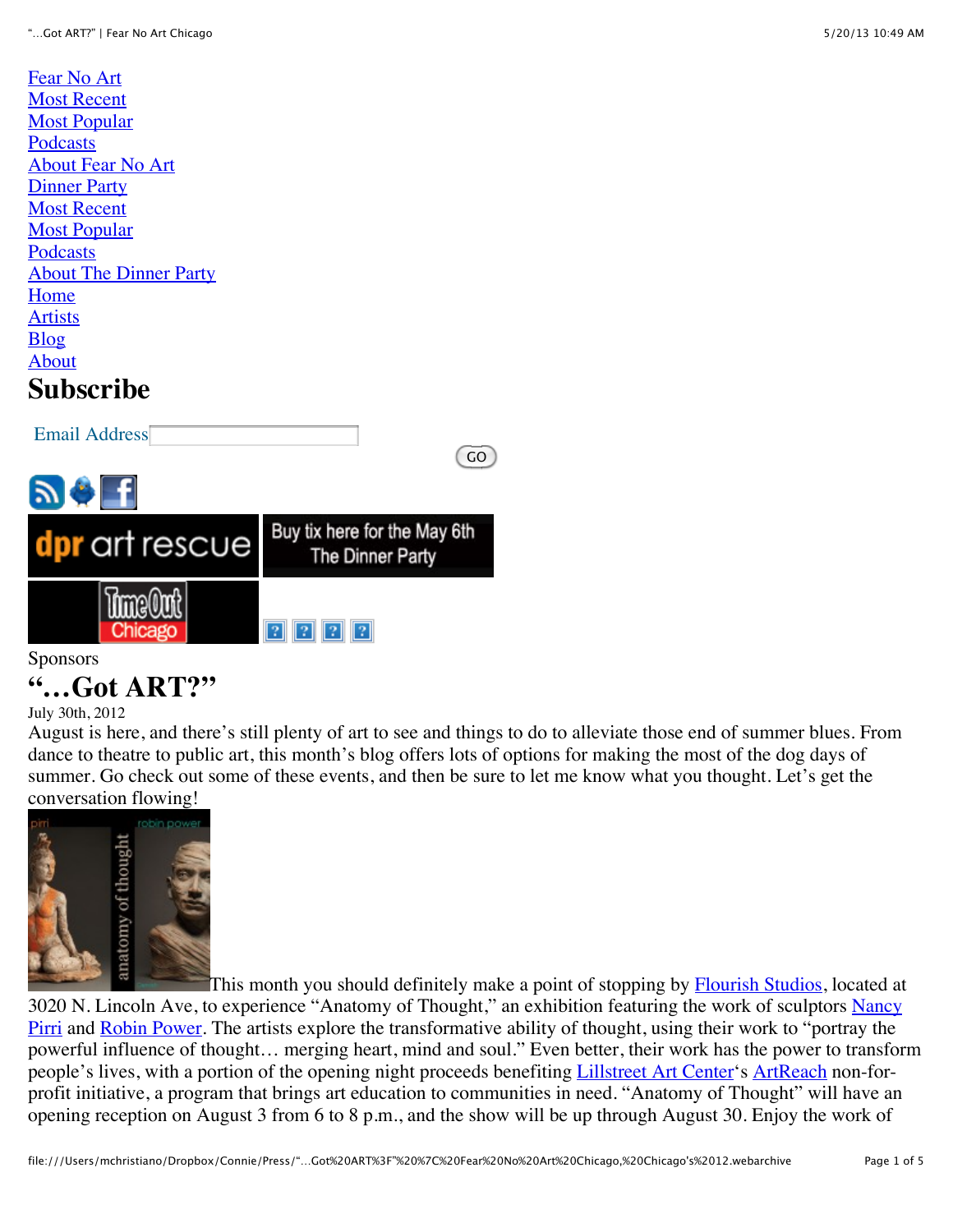these talented artists while supporting the art community here in Chicago.

[B](http://fearnoartchicago.com/got-art-7/chicagos-twelve/)eginning this month the Garfield Park Conservatory will be home to *[Chicago's Twelve](http://www.chicagostwelve.com/)*, an exhibition that brings together 12 local artists who are "Mobilizing the Earth." *Chicago's Twelve* vision is "to inspire our community into action and stimulate dialog by addressing sustainable alternatives and their positive impact to the environment we inhabit." Through their work, artists Jason Brammer, Mary Croteau, Victoria Fuller, Sharon Gilmore, Kim Guare, Salvador Jimenez Flores, Dana Major Kanovitz, N. Masani Muhammad, Yva Neal, Connie Noyes, Alfonso Piloto-Nieves, and Vivian Visser "call into question not only our present relationship with our world, but also the possibility of its sustainable future." The exhibition will run August 8 through December 9, with an opening reception August 8 from 6 to 8 p.m.



[N](http://fearnoartchicago.com/got-art-7/mcr_845_view1_h-0022/)othing says summer in Chicago like public art. This month, the Museum of Contemporary Art Chicago will feature an illuminated sculpture by Martin Creed, *Work No. 1092 (MOTHERS),* as part of their ongoing Plaza Project and the artist's year-long residency at the museum, titled **[Martin Creed plays Chicago](http://mcachicago.org/exhibitions/featured/mcpc/overview)**. Creed's 40-foot tall sculpture utilizes neon to spell out the word MOTHERS across the top on both sides, and slowly spins to create "a rhythmic incantation [of] the word over the plaza." Be sure to check out this latest addition to the public art scene here in Chicago, and head into the museum to experience all of Creed's ongoing residency projects that build on the MCA's ideal of an "artist-activated, audience-engaged" museum. Learn more



about Creed's work at the MCA through the <u>exhibition blog</u>.

Who doesn't enjoy a nice glass of wine? This month you can experience great wine, listen to amazing music, and support Chicago's artistic community – all at the same time. Be the among first to experience the City Winery [Chicago, an "exciting new venue featuring a fully-functional winery, a Mediterranean-inspired restaurant, outd](http://www.citywinery.com/chicago/)oor wine garden, private tasting rooms, and a 325-seat performance venue" at a special preview party on August 11 from 7 to 10 p.m. Guests will be treated to wine and hors d'oeuvres, as well as the musical stylings of jazz outfit Reginald Robinson & the 5th Element and the acoustic blues duo Eric Noden & Joe Filisko, with special guest Katherine Davis. All proceeds from the event benefit the [Urban Gateways Center for Arts Education](http://www.urbangateways.org/). Tickets are \$75 and can be purchased [here](http://www.urbangateways.org/city-winery-benefit/).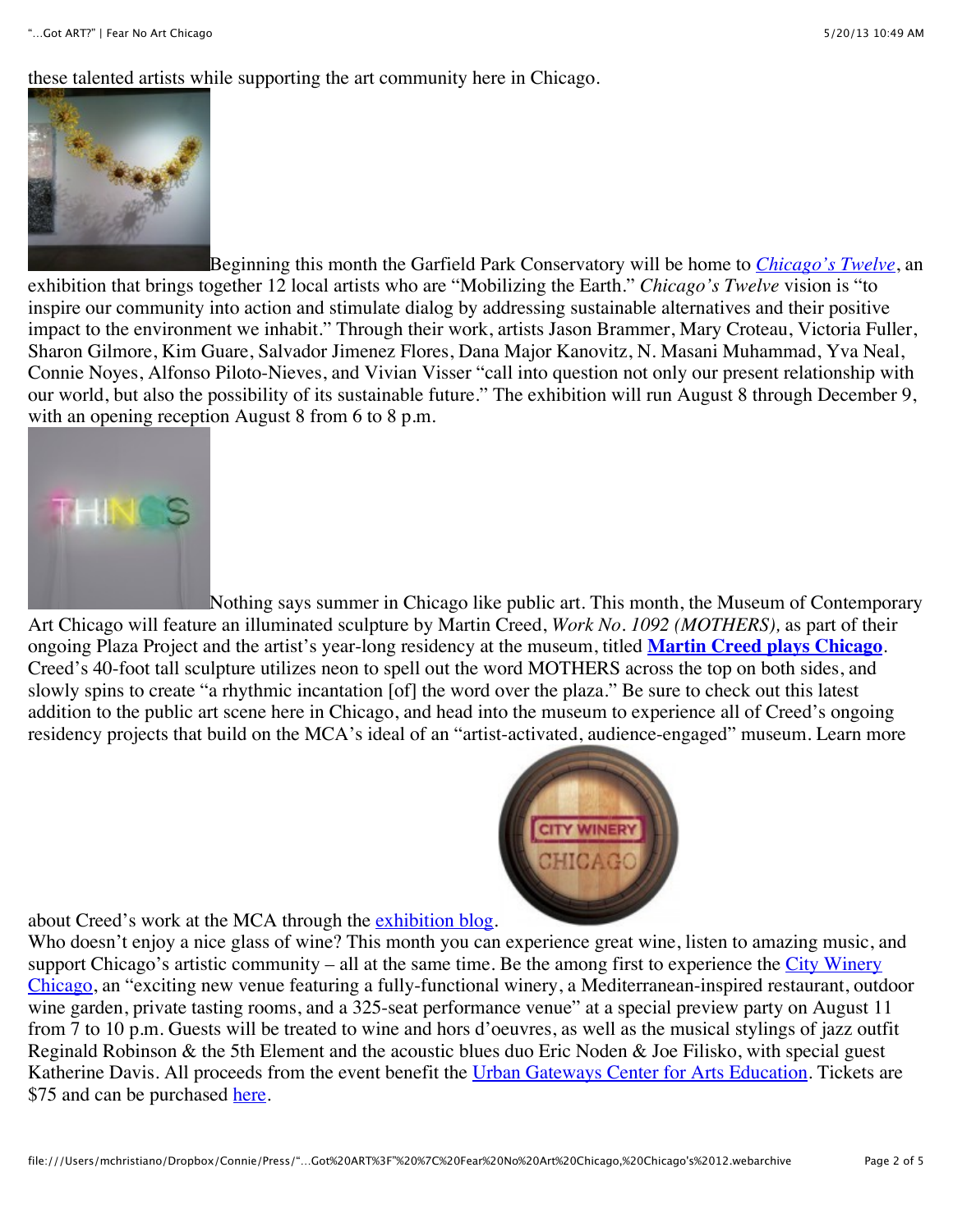

[Packer Schopf](http://packergallery.com/) is one of the giants in the Chicago gallery scene, and with good reason. This month, the work of artist Tom McDonald really stands out, as he transforms the outdoors adventure that is often so

inherent to summer into high art. In *North Woods*, McDonald draws inspiration from both the Italian Renaissance and Pop Art to create "reminiscent reliquaries that honor the artist's outdoor experiences, both past and present." These encounters with the wilderness touch on humor without losing their emotional impact. While at the gallery, continue to revel in nature and the natural world with the work of Nathaniel Galka, Karen Savage, and Jessica

O'Hearn. *North Woods* will be up through August 18<sup>th</sup>. Gallery hours are 11 a.m. to 5 p.m., Tuesday through Saturday.

One of the wonderful things about theatre is that it's capable of telling multiple stories at once. This month,



Sideshow Theatre **[C](http://fearnoartchicago.com/got-art-7/sideshow-theatre/)ompany** highlights the unique storytelling abilities of the theatre with the American premiere of IDOMENEUS by Roland Schimmelpfennig, translated by David Tushingham and directed by Sideshow Artistic Director Jonathan L. Green. Brought to life by the largest cast in Sideshow's history, IDOMENEUS details "the end of a war between nations and the beginning of a war between reason and superstition." Director Jonathan L. Green has described the play as "a sharp, high-speed retelling of a very familiar story – coming home from war to discover that everything has changed – told in a bold, larger-than-life way. [It] explores what happens when a community tries to tell a story together, a story riddled with contradictions and disagreements about our own shared history." IDOMENEUS runs August 18 through September 23, 2012 at the DCASE Storefront Theater, 66 E. Randolph St. in Chicago. Tickets are available [here.](http://www.sideshowtheatre.org/)



[C](http://fearnoartchicago.com/got-art-7/martha-graham-dance-company-3/)elebrate the best and brightest of dance this month with the  $6<sup>th</sup>$  annual Chicago Dancing [Festival, August 20 through August 25. Co-produced by renowned choreographer Lar Lubovitch and esteemed](http://chicagodancingfestival.com/) dancer Jay Franke, the Chicago Dancing Festival aims to "present a wide variety of excellent dance, enrich the lives of the people of Chicago and provide increased accessibility to the art form." This year's festival will feature works by: Larry Keigwin, Twyla Tharp, William Forsythe, Nicholas Leichter, Alexander Ekman, Jerome Robbins, George Balanchine, Christopher Wheeldon, Martha Graham, Brian Brooks, Marius Petipa, Mark Morris, and Ohad Naharin. In the true spirit of accessibility, the festival is completely free, though some performances do require tickets for entry. Free, non-ticketed performances include ["Dancing Movies,](http://chicagodancingfestival.com/Free-Dance-Event/dancing-movies.aspx)" a screening of dance films at the Museum of Contemporary Art Chicago; ["Dancing Under the Stars,](http://chicagodancingfestival.com/Free-Dance-Event/dancing-under-stars.aspx)" a partnership with SummerDance Chicago at the Grant Park Spirit of Music Garden; and ["Celebration of Dance,](http://chicagodancingfestival.com/Free-Dance-Event/celebration-dance-2012.aspx)" the Festival's signature grand finale program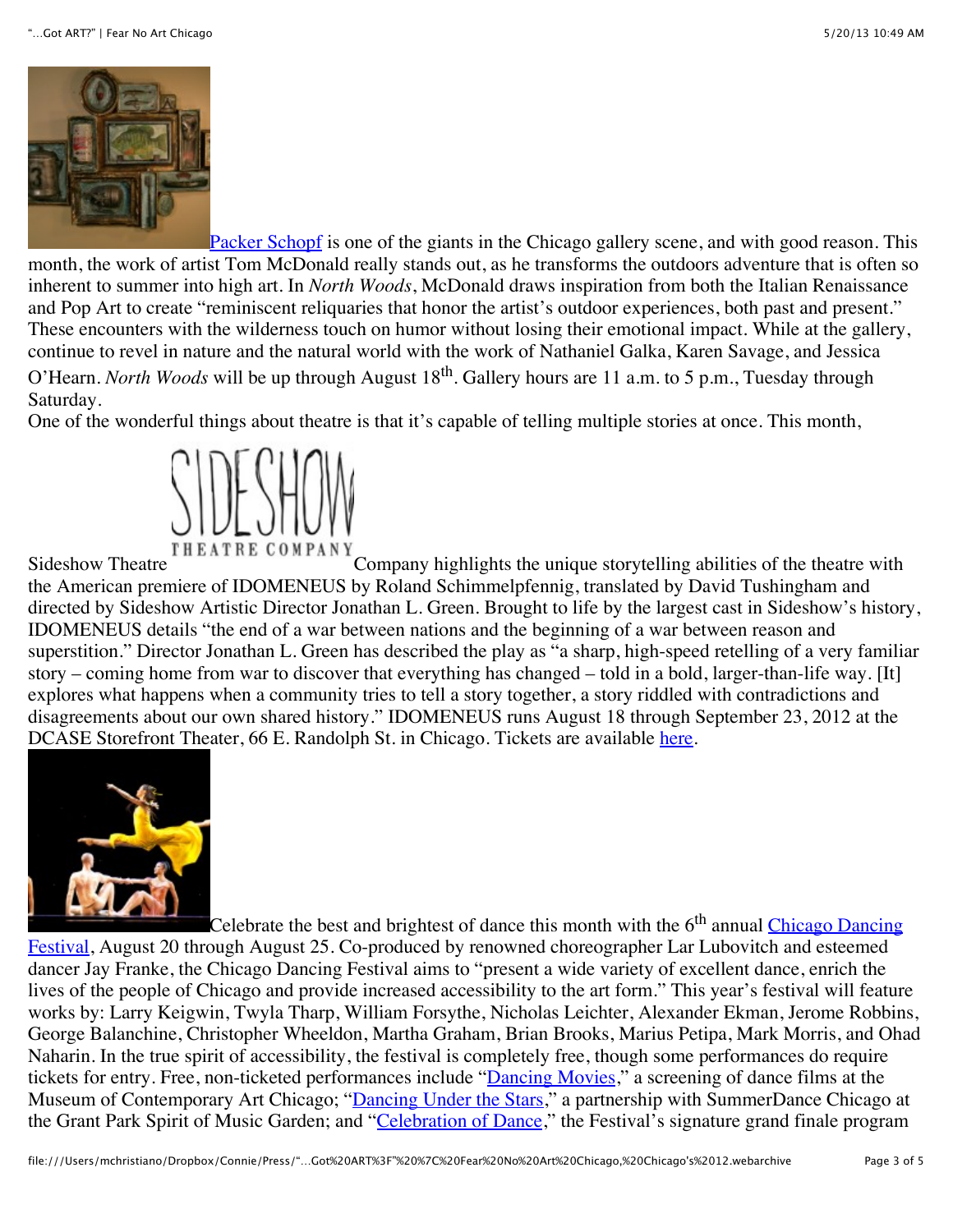at the Jay Pritzker Pavilion of Millennium Park. Hope to see you there!



[Dmitry Samarov](http://dmitrysamarov.com/welcome.html) is an artist who is as comfortable with a brush in his hand as he is driving a cab, and his art has a lot of stories to tell. This month his work will grace the walls of the famous Rainbo Club in Chicago's Wicker Park neighborhood. The show features a vibrant collection of charcoal drawings, sumi ink paintings, watercolors, gouaches, and oils that offer an exploration of the artist's new home and the process of acclimating to a new space. The show runs August 22 through September 19th, with an artist's reception on Saturday, August 25th, from 4 to 8 p.m.



[W](http://fearnoartchicago.com/got-art-7/fashion-fete/)ith Project Runway starting back up again last month, fashion is back on everyone's mind. If you love fashion, why not celebrate at the second annual **Fashion and Arts Humanity Fete**, which celebrates the best of Chicago's creative community for not only their artistic talents but also their humanitarian spirit. 2012 award recipients include Kevin Coval, poet and Artistic Director/Co-Founder of Louder Than a Bomb; Karyn Watkins and Lovette Ajayi, Red Pump Co-Founders; Ken Patrick, President and CEO of Beau Ideal; and Alisa Roadcup on behalf of Heshima Kenya's Maisha Collective initiative. The event will also feature a fashion show featuring designs from featuring designs from Horacio Nieto, Elizabeth Smith Fashions, and Rose Turner of Rosina Mae, among others. Attendees can tap into their own humanitarian spirit by helping to support the FAHF's featured charity for 2012, The Princess Closet, "a non-profit organization that grants prom wishes to high school girls, promotes self-confidence, individual beauty, and promotes higher education achievements via its Princess

Closet Scholarship Fund." The event takes place August  $30<sup>th</sup>$  at 7 p.m. at the Beverly Arts Center. Tickets are available [here.](https://www.vendini.com/ticket-software.html?e=7e5e8382d64aa21e457f14921224ec7a&t=tix)

What art are you planning to see this month? As always, let me know what you great art you saw and what just didn't work. Let's get the art conversation flowing on Twitter [@FearNoArtChgo](https://twitter.com/#%21/fearnoartchgo) and [Facebook.](http://www.facebook.com/pages/Fear-No-Art-Chicago/111983572155828) Looking forward to it!

Like 50 people like this. Be the first of your friends.

This entry was posted on Monday, July 30th, 2012 at 10:20 am.

© 2013 Fear No Art Chicago search (go) **[Sponsors](http://fearnoartchicago.com/category/sponsors/) [Contact](http://fearnoartchicago.com/contact)**